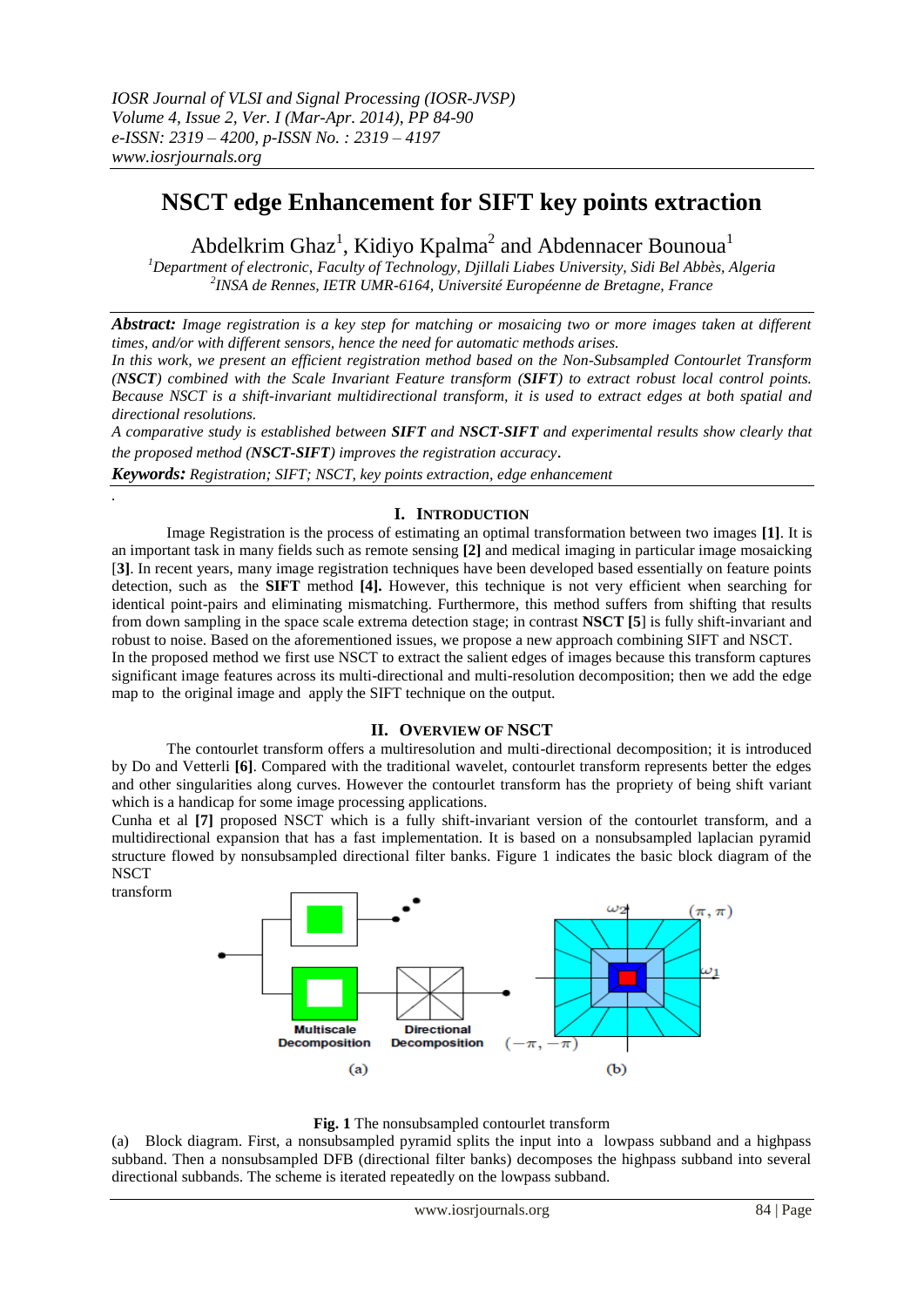(b) Resulting frequency division, where the number of directions increases with the frequency

# **III. OVERVIEW OF SIFT**

The Scale Invariant Feature Transform (SIFT) is an image descriptor for image-based matching developed by David Lowe (1999, 2004). This descriptor as well as related image descriptors is used for a large number of purposes in computer vision related to point matching between different views of a 2-D scene. Experimentally, the SIFT descriptor has been proven to be very useful in practice for image matching and object recognition [4]

The following computation steps are used to generate the set of image features:

## *A. Detection of scale-space extrema*

The first step of computation searches over all scales and image locations. It is implemented efficiently by using a difference-of-Gaussian (DoG) function to identify potential key points that are invariant to scale and orientation. The DoG detector detects points in the Laplacian scale space. The scale space of an image is defined as a function,  $L(x, y, \sigma)$ , that is produced from the convolution of a variable-scale Gaussian,  $G(x, y, \sigma)$ , with an input image,  $I(x, y)$ 

$$
L(x, y, \sigma) = G(x, y, \sigma) * I(x, y, \sigma)
$$
\n(1)

Scale-space extrema, which are extracted from the difference-of-Gaussian function convolved with the image,  $D(x, y, \sigma)$ , is defined as

$$
D(x, y, \sigma) = L(x, y, k\sigma) - L(x, y, \sigma)
$$
\n<sup>(2)</sup>

This could be computed from the difference of two nearby scales separated by a constant multiplicative factor k. Then comparing against the points in its neighborhood, the key point is compared against its 26 neighbors in 3x3x3 cube. If the pixel is a local maximum or minimum, it is selected as a candidate keypoint.

### *B. Accurate Keypoint Localization.*

The keypoints localization includes point refinement by their instability in order to achieve their location accuracy. When the initial keypoints are found, there are a lot of methods to eliminate points that are useless for characterizing the image content. These are points that have a low contrast and are poorly localized along an edge. To eliminate the low contrast keypoints some threshold is chosen and each keypoint from the initial set the value of which is lower than this threshold is eliminated.

The difference-of-Gaussian function will have a strong response along edges. The eigenvalues of Hessian matrix are proportional to the principal curvatures and so the Hessian matrix of Difference of Gaussian scale-space can be used.

$$
H = \begin{pmatrix} D_{xx} & D_{xy} \\ D_{xy} & D_{yy} \end{pmatrix}
$$
 (3)

If  $\alpha$  is the eigenvalue with the largest magnitude and β be the smaller one. Then, the sum of the eigenvalues can be computed from the trace of H and their product from the determinant:

$$
Tr(H) = D_{xx} + D_{yy} = \alpha + \beta \tag{4}
$$

$$
Det(H) = D_{xx}D_{yy} - D_{xy}^2 = \alpha\beta
$$
\n<sup>(5)</sup>

Thereby, we only need to check:

$$
\frac{Tr(H)^2}{Det(H)} < \frac{\left(r+1\right)^2}{r} \tag{6}
$$

David Lowe assume  $r = 10$ , that's to say, the experiments eliminate keypoints that have a ratio between the principal curvatures greater than 10.

### *C. Orientation assignment*

In order to achieve invariance to the image rotation, each keypoint has to be assigned orientation based on the processed image visual properties. When image descriptor carries keypoints together with their respective orientations, then any possible rotations of the image don't affect the image comparison process. The keypoint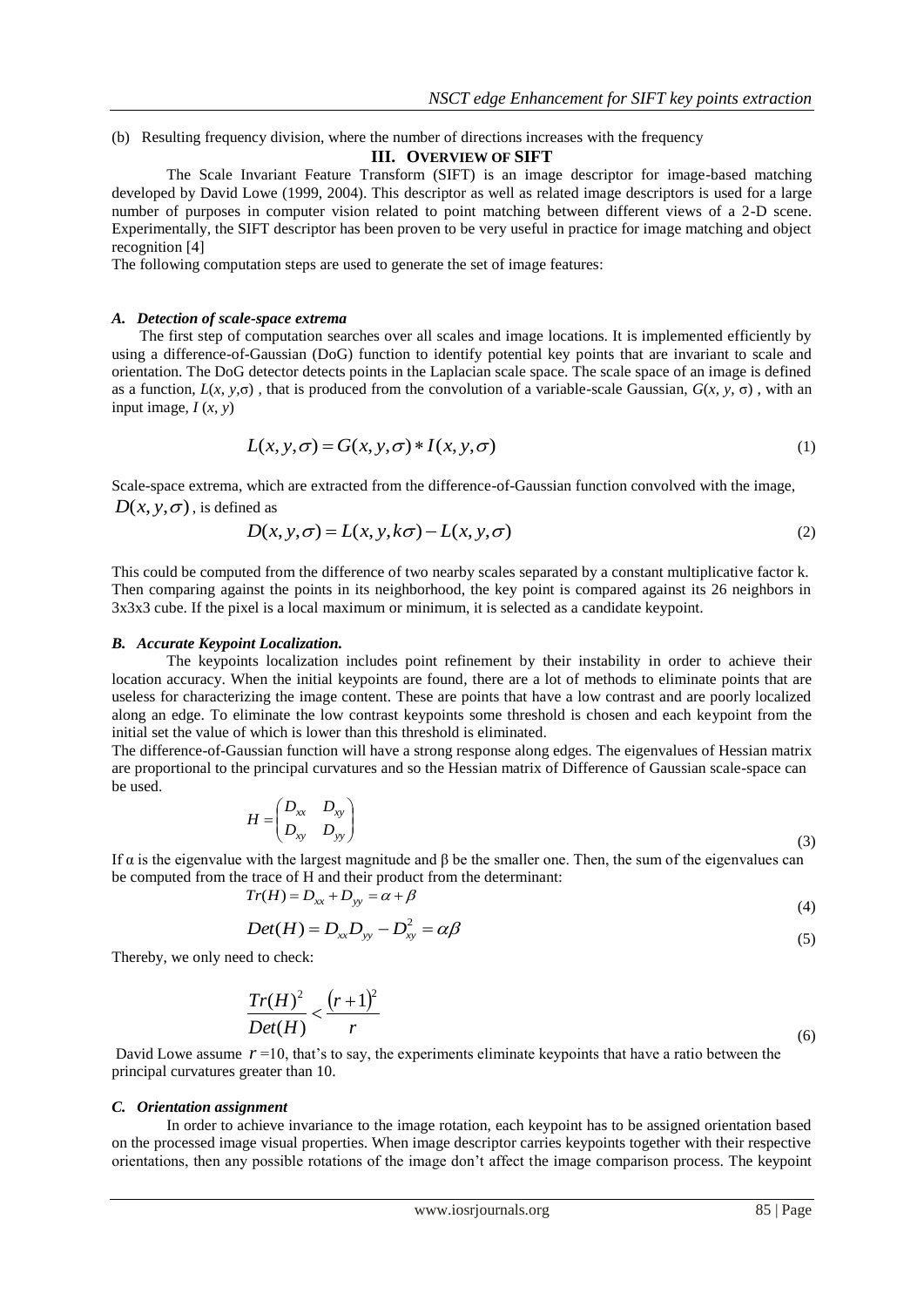orientations are computed by using such image pixel features like gradient magnitude and orientation that are obtained by computing the pixel differences.

Pixel gradient magnitude and orientation are given as follows:

$$
m(x, y) = \sqrt{\left(L(x+1, y) - L(x-1, y)\right)^2 + \left(L(x, y+1) - L(x, y-1)\right)^2}
$$
\n(7)

And

$$
\theta(x, y) = \tan^{-1} \big( \big( L(x+1, y) - L(x-1, y) \big) / \big( L(x, y+1) - L(x, y-1) \big) \big) \tag{8}
$$

An orientation histogram is formed. Peaks in the orientation histogram correspond to dominant directions of local gradient**s**

# *D. The local image descriptor*

The local image gradients are measured at the selected scale in the region around each keypoint . These are transformed into a representation that allows for significant levels of local shape distortion and change in illumination. According to the above operation, image location, scale, and orientation are assigned for each keypoint . A keypoint descriptor is created by computing the gradient magnitude and orientation at each image sample point in a region around the keypoint location. The experiments use a  $4x4x8 = 128$  element feature vector for each keypoint. Finally, for the sake of reducing the effects of illumination change, the vector is normalized.

### **IV. PROPOSED METHOD**

In our improved algorithm of image registration, we use combination of NSCT to enhance [8] edges and SIFT Transform for more and accuracy control points extraction, other methods combine SIFT and CONTOURLET Transform[9] to choose the fine matching points to realize the image registration

The proposed key points extraction is summarized in the following steps:

- 1. Apply the NSCT decomposition and we consider 3 decomposition levels and 4 directions.
- $\lambda$ r $\lambda$

2. Compute the maximum between the 4 subbands using equation (9), this operation is called "maxima edge".  
\n
$$
S_{ij} = \arg \max(|\rho|)_{\rho \in [B_1^n(i,j), B_2^n(i,j), B_3^n(i,j), B_4^n(i,j)]}
$$
\n(9)

With  $B_k$  represents different subband directions  $k = 1,2,3,4$ 

*n* Indicates the scale level.

- 3. At each level, the output of "maxima edge" is weighted by respectively  $\alpha$ ,  $\beta$ ,  $\gamma$  and the original image by  $\Theta$ , such that the condition  $\alpha + \beta + \gamma + \Theta = 1$  is respected.
- 4. The result of the edge map is added to the original image to enhance image edges.

5. Subsequently SIFT is applied to the edge-enhanced image to extract the keypoints.

Figure 2 illustrates a block diagram of the proposed combined NSCT-SIFT algorithm with 3 decomposition levels and 4 directions.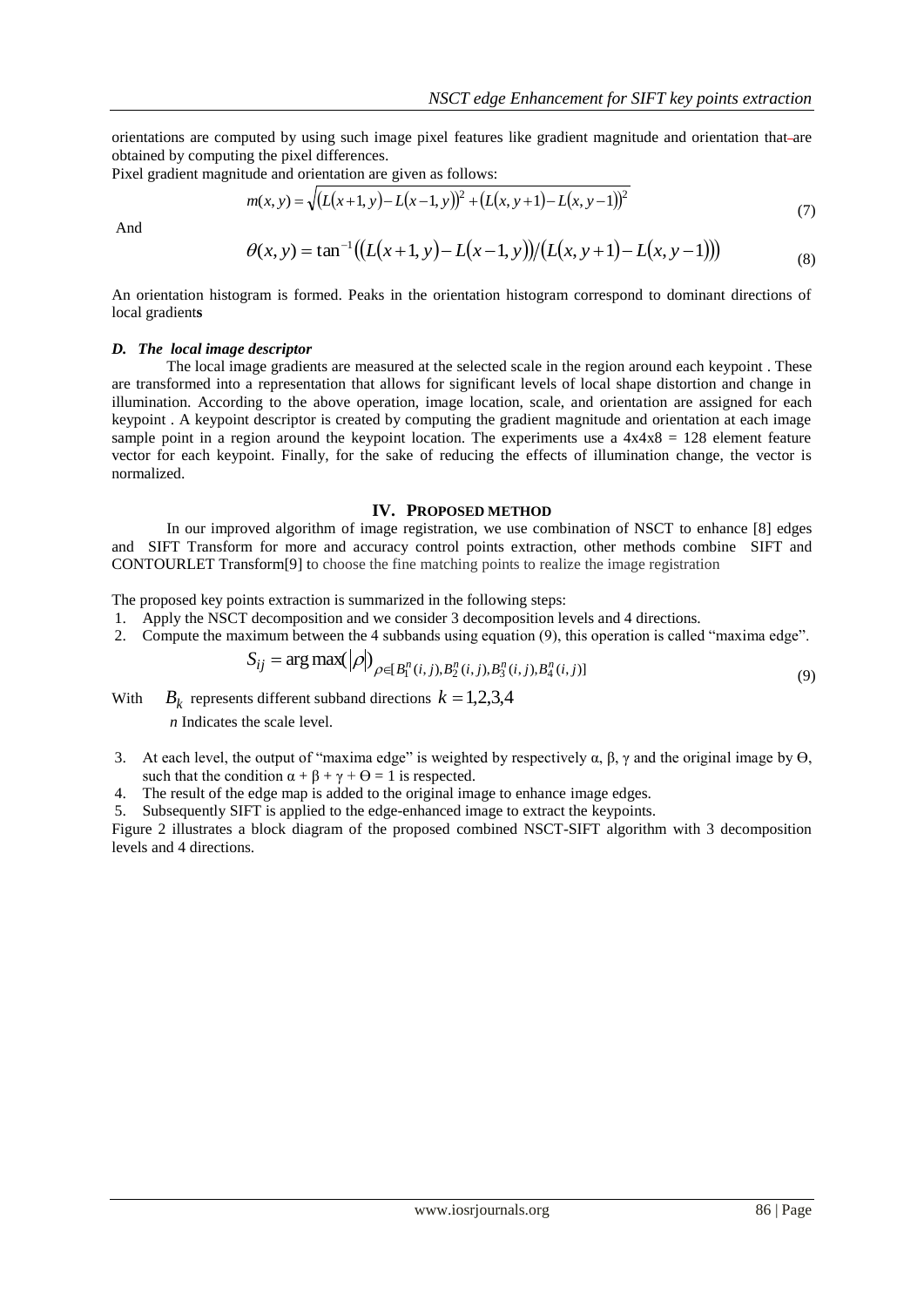*NSCT edge Enhancement for SIFT key points extraction*



**Fig. 2** block diagram of the proposed NSCT-SIFT algorithm to extract keypoints

# **V. EXPERIMENTAL RESULTS**

The proposed algorithm is first evaluated by applying it to LENA image. Figure 3 shows the resulted keypoints obtained from SIFT applied to ensharped image.



**Fig. 3** Extracted Keypoints surimposed on the enhanced image

The experimental tests were performed using Lena and boat images . In these first experiments, the transformed or input images to be corrected are simply the reference images rotated by a 7 degree angle of rotation. The sensed images are resampled using the bilinear interpolation. Figure 4 illustrates the registered images obtained using the NSCT-SIFT and SIFT methods. The pair of images to be compared is shown with a size of (256  $\times$ 256) pixels.

It is to note that the NSCT-SIFT method gives a better PSNR than that of the SIFT one after registration.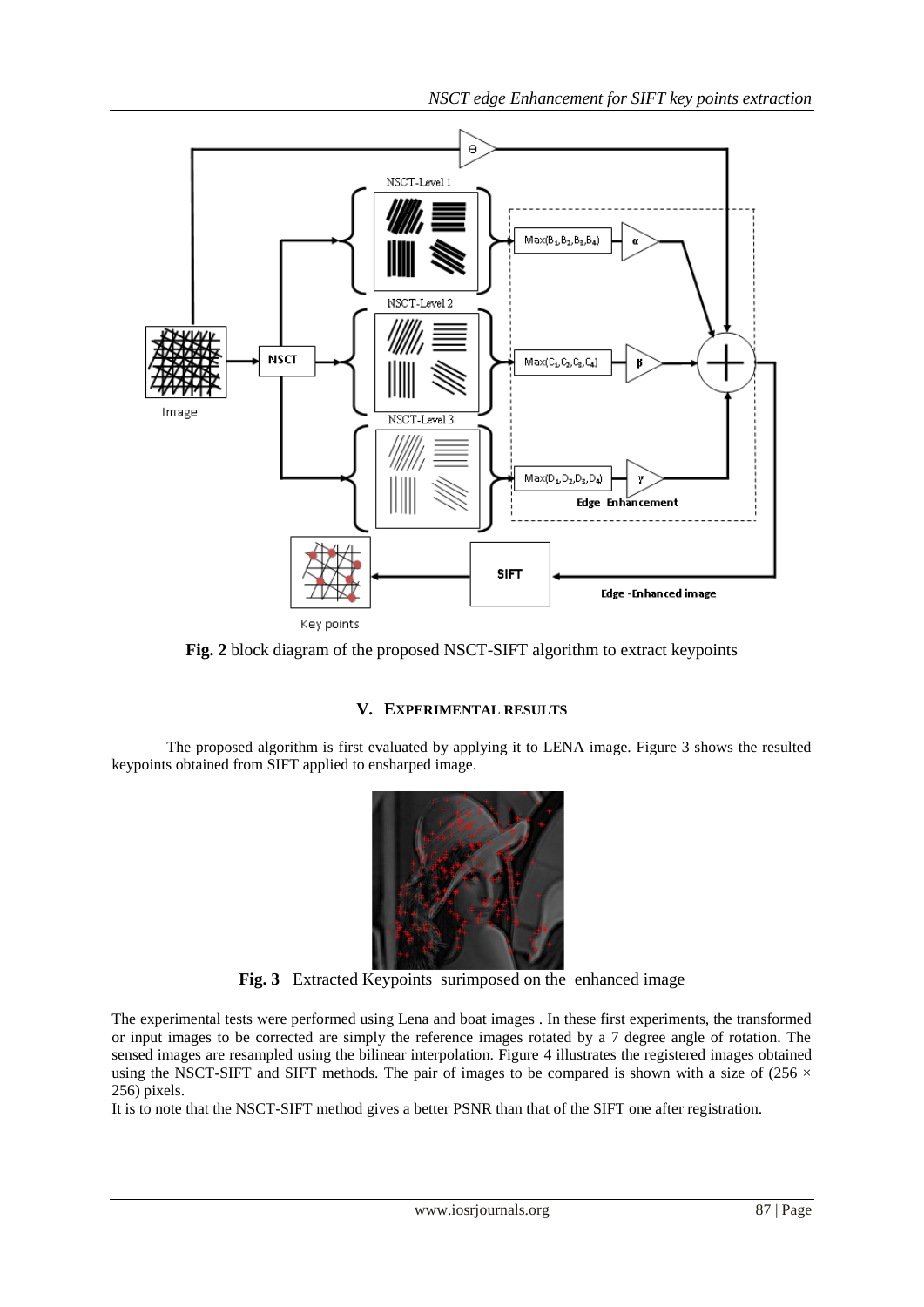



**Fig. 4**. Registered LENA and BOAT images **(a)** using the SIFT method,( PSNR = 34.1389)**(b)** using the NSCT-SIFT method, (PSNR = 38.5915) **(c)** using the SIFT method, (PSNR = 41.3492) **(d)** using the NSCT-SIFT method, (PSNR = 42.8109)

Some metric parameters are used to evaluate the quality of registered images namely the correlation coefficient CC between two images as defined in Equation (10), and the root mean square error (RMSE) as defined in equation (11)

$$
CC = \frac{\sum_{i=0}^{N-1} \sum_{j=0}^{N-1} ((x_{ij} - m_x) \times (Y_{ij} - m_y))}{\sqrt{\sum_{i=0}^{N-1} \sum_{j=0}^{N-1} (x_{ij} - m_x)^2 \times \sum_{i=0}^{N-1} \sum_{j=0}^{N-1} (Y_{ij} - m_y)^2}}
$$
\n
$$
RMSE = \sqrt{\frac{1}{N \times N} \sum_{i=0}^{N-1} \sum_{j=0}^{N-1} (X_{ij} - Y_{ij})^2}
$$
\n(11)

Where X and Y are images of size  $N \times N$ , while Xij and Yij denote the pixel values in X and Y respectively.

To illustrate the robustness and accuracy of our registration method, we applied a rotation of 10 degrees to the Reference Image with Gaussian noise [10] with mean 0 and variance 0.02. Experimental results show that the points calculated by the method NSCT sift gives better registration than those obtained by the sift transform where you can see a duplication of some structures after superposition of the original image with the registered image as demonstrated by figure 5.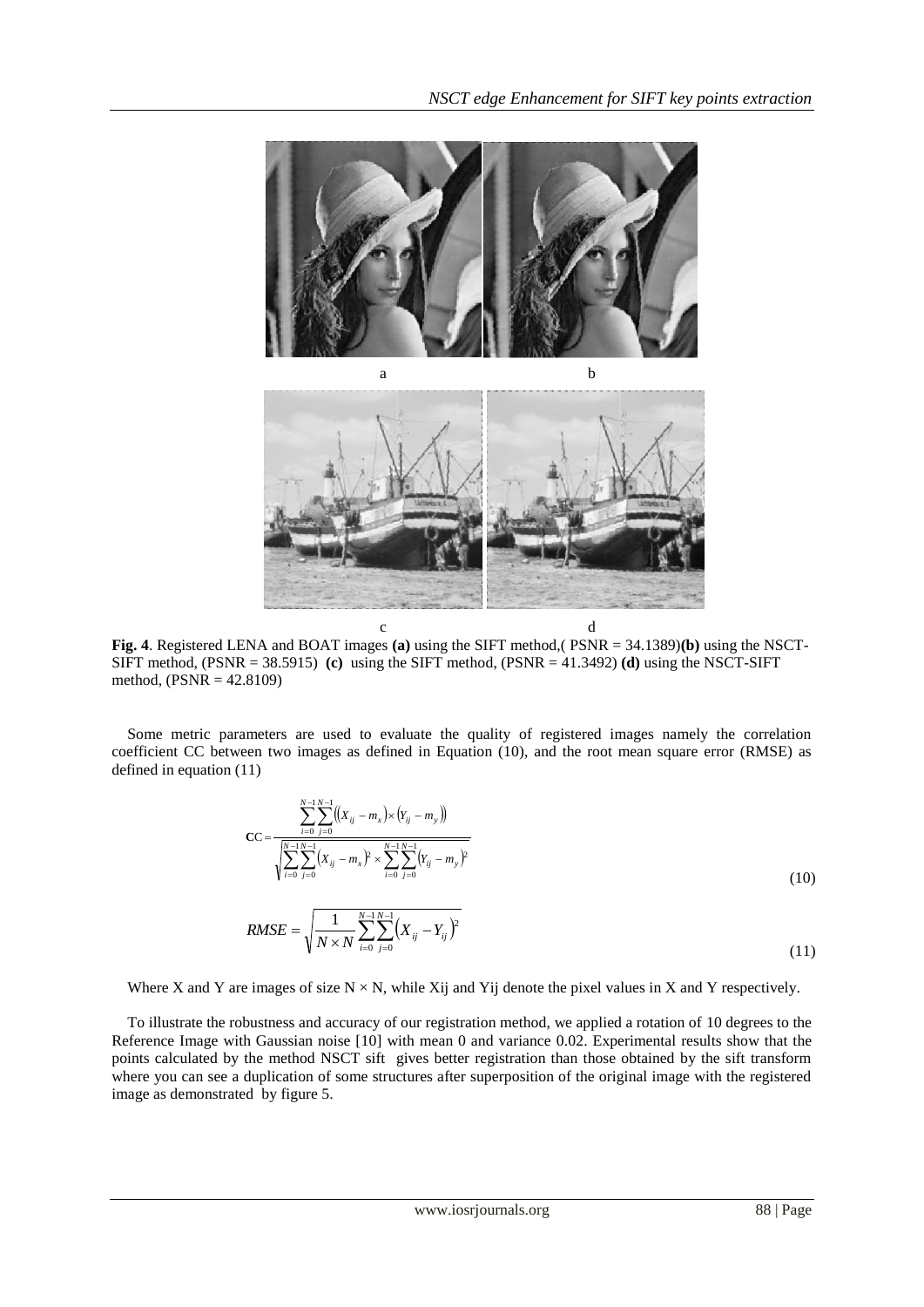

**Fig 5:** Registered image overlaid on Reference image **a)** with SIFT method **b)** with NSCT-SIFT method

Then, our method has been tested using various values of noise variances. For each variance value, the experiments are conducted ten times; and each time the PSNR is calculated. After that, for each variance value, the mean of the ten PSNR values is saved. Figure 6 represents PSNR values obtained for different variance values using the SIFT and NSCT-SIFT (our method) methods. From this figure, it is obvious that the proposed algorithm is more accurate and efficient compared with the SIFT algorithm. The good PSNR values are always obtained for the proposed NSCT-SIFT algorithm.



**Fig 6**: comparison of PSNR after registration between SIFT and NSCT-SIFT transforms

To test our proposed technique, we have used different types of satellite images such as SPOT and IKONOS as well as radar images SAR. The pair of images to be compared is shown with a size of  $(256 \times 256)$  and are simply be rotated by a 7 degree angle.

It is also to note that the NSCT-SIFT method gives a better PSNR than that of the SIFT one after registration, as illustrated in figure 7.



a b **Fig.7: Registered** IKONOS image using **a)** the SIFT method, PSNR =35.1609  **b)** the NSCT-SIFT method, PSNR =38.5511